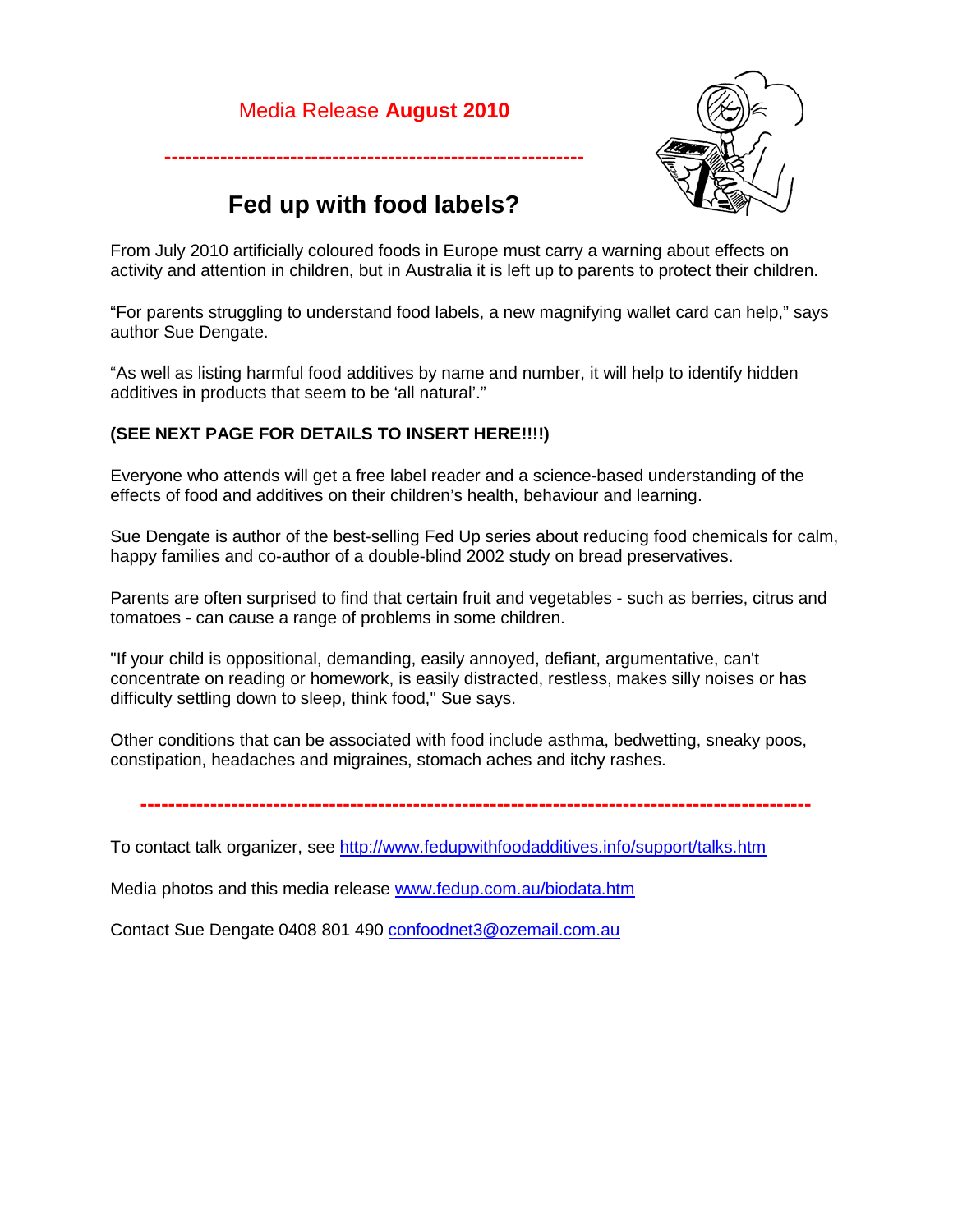## **Toowoomba**

Sue Dengate is speaking in Toowoomba on Tuesday 3 August at 7.00pm at Mt Lofty Assembly Hall, cnr North and Stuart Streets, as part of her Fed Up Roadshow of 20 talks in six states. For more information contact Tammy 0403 770 688.

## **Brisbane**

Sue Dengate is speaking in Brisbane on Wednesday 4 August at 7.00pm at Mansfield Tavern, cnr Wecker Rd and Luprena St, Mansfield, as part of her Fed Up Roadshow of 20 talks in six states. For more information contact Anne 07 3216 8742.

## **Bingara**

Sue Dengate is speaking in Bingara on Thursday 5 August 7.00pm at the Roxy Theatre, 74 Maitland St, as part of her Fed Up Roadshow of 20 talks in six states. For more information contact Tanya 0428 241 333.

## **Inverell**

Sue Dengate is speaking in Inverell on Monday 9 August at 5.30pm at Kindamindi Preschool, 30-34 Campbell St, as part of her Fed Up Roadshow of 20 talks in six states. For more information contact Jan at 6722 4038.

## **Gunnedah**

Sue Dengate is speaking in Gunnedah on Tuesday 10 August at 7.00pm at Gunnedah Services and Bowling Club, 313 Conadilly St, as part of her Fed Up Roadshow of 20 talks in six states. For more information contact Kerrie 0434 673 490

## **Newcastle**

Sue Dengate is speaking in Newcastle on 11 August at 7.00pm at the Club Macquarie (Auditorium), 458 Lake Rd, as part of her Fed Up Roadshow of 20 talks in six states. For more information contact Lenora on 02 4954 4717.

## **Sydney**

Sue Dengate is speaking in Castle Hill on Thursday 12 August at 7.00pm at the Castle Hill Community Centre, cnr Castle and Pennant Streets, as part of her Fed Up Roadshow of 20 talks in six states. For more details call 02 9761 4510.

## **Canberra**

Sue Dengate is speaking in Canberra on Monday 16 August at 7.00pm at Fadden Primary School Hall, Hanlon Crescent, Fadden as part of her Fed Up Roadshow of 20 talks in six states. For more information contact Sheryl 0408 633 621.

## **Yass**

Sue Dengate is speaking in Yass on 17 August at 7.00pm at the Yass Soldiers Club, Meehan St, as part of her Fed Up Roadshow of 20 talks in six states. For more information phone Skye 0419 014 694.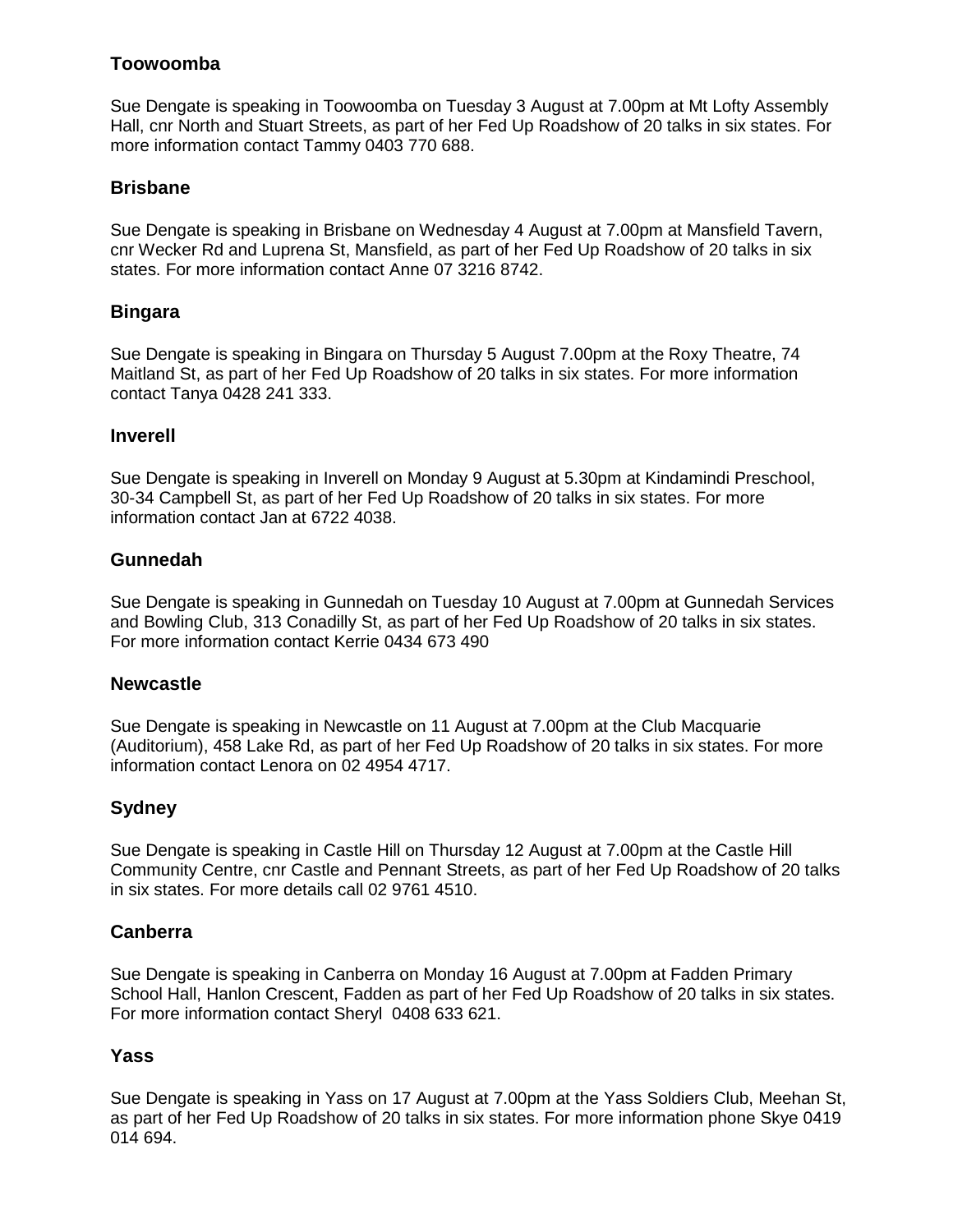## **Wagga Wagga**

Sue Dengate is speaking in Wagga Wagga on Wednesday 18 August at 7.30 at the Wagga Wagga Commercial Club, 77 Gurwood Street, as part of her Fed Up Roadshow of 20 talks in six states. For more details contact the school Office on 02 6925 1870.

#### **Albury/Wodonga**

Sue Dengate is speaking in Albury/Wodonga on Thursday 19 August at 7.00-9.00pm at the Commercial Club, Dean St, Albury as part of her Fed Up Roadshow of 20 talks in six states. For more information contact Cooinda Family Support Group Inc at 02 6056 4844.

#### **Launceston**

Sue Dengate is speaking in Launceston on Wednesday 25 August at 7.00pm at Playgroup Tasmania, 35 Holbrook St, as part of her Fed Up Roadshow of 20 talks in six states. For more information ring 03 6331 6599.

#### **Hobart**

Sue Dengate is speaking in Hobart on Thursday 26 August at 7.00pm at Kingston High School, Channel Hwy, Kingston as part of her Fed Up Roadshow of 20 talks in six states. For more information contact the school office 03 6229 4388.

#### **Burnie**

Sue Dengate is speaking in Burnie on Monday 30 August at 7.00pm at Parklands High School, Atkins Drive, Burnie as part of her Fed Up Roadshow of 20 talks in six states. For more information contact Debra 03 6435 7291.

#### **Melbourne**

Sue Dengate is speaking in Melbourne on Thursday 2 September at 7.00pm at Beaconsfield Neighbourhood Centre, 8 O'Neil Rd, Beaconsfield, as part of her Fed Up Roadshow of 20 talks in six states. Contact 03 8768 4400 for more information.

#### **Millicent**

Sue Dengate is speaking in Millicent on Monday 6 September at 7.00pm at Millicent Civic & Arts Centre, Ridge Terrace, as part of her Fed Up Roadshow of 20 talks in six states. For more information contact Mardi at 0427 334 450.

#### **Adelaide**

Sue Dengate is speaking in Adelaide on Tuesday 7 September at 7.00pm at Concordia College Chapel, 45 Cheltenham Street Highgate as part of her Fed Up Roadshow of 20 talks in six states. For more information contact Bronwyn 08 8299 9208.

#### **Whyalla**

Sue Dengate is speaking in Whyalla on Wednesday 8 September at 7.00pm at Bunyarra Centre 157 Nicolson Ave, Whyalla Norrie as part of her Fed Up Roadshow of 20 talks in six states. Tickets will be for sale through school and kindergarten's, from Cath Wood 0419 854 714, Deb Bradley 0448 546 842 or from the front desk of the Eyre and Western Regional Office, Whyalla.TBA